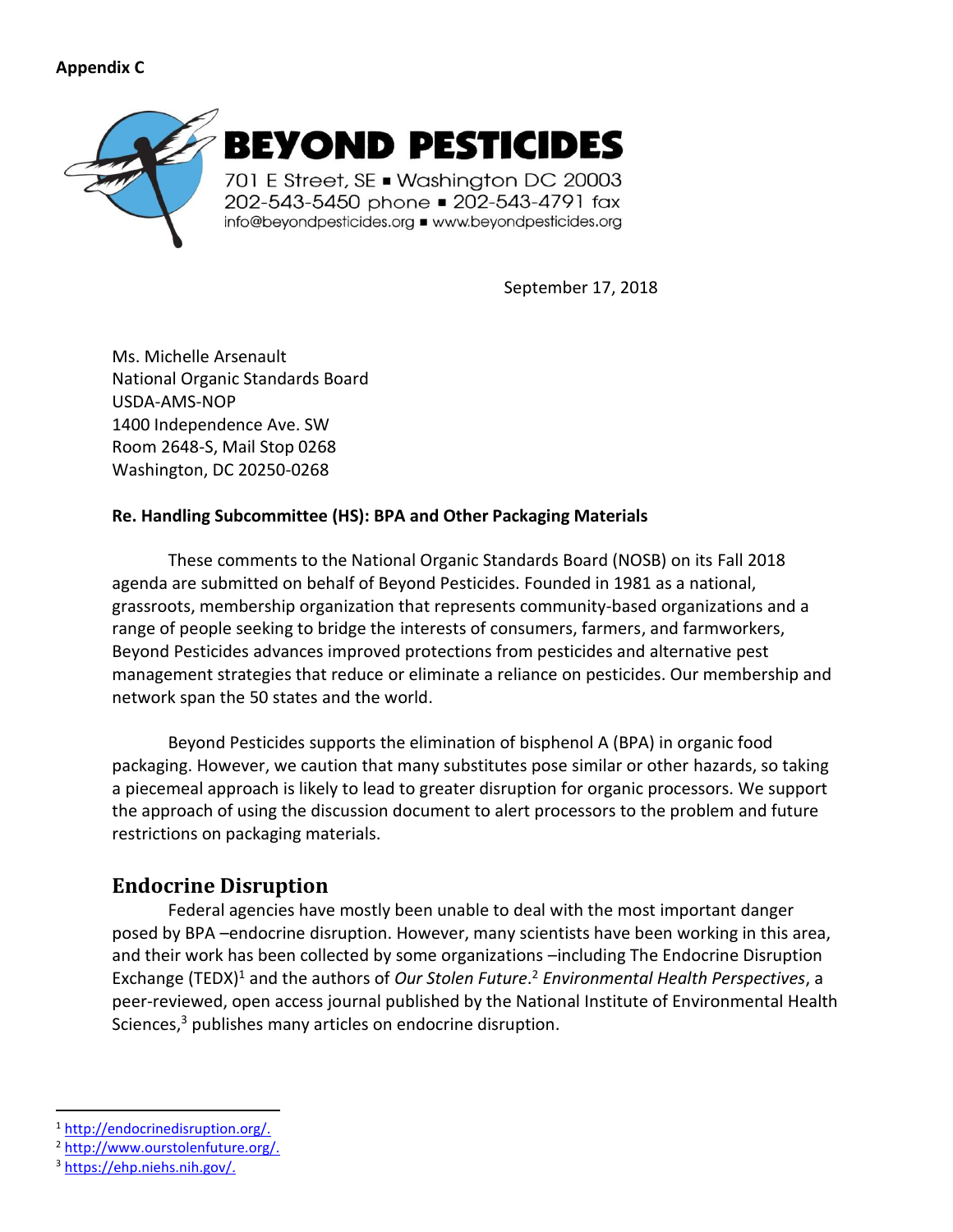Endocrine disruption is the interference with the body's endocrine (hormone) system. Hormones are released by the body in tiny amount (parts per trillion) to serve as messengers that regulate the body's functions such as growth, response to stress, sexual development, and metabolism. Estrogen concentrations in adult premenopausal women ranges from 30 to 370 ppt; in men it ranges from 15 to 60 ppt. Thus, it takes miniscule amounts of a synthetic material that acts like estrogen (xenoestrogen) or blocks estrogen receptors to interfere with the reproductive biology of a person. Children's exposure to minute quantities of endocrine disrupting chemicals (EDCs) during critical windows of vulnerability can have dramatic adverse effects on the development of organ systems and vulnerability to cancer and other diseases throughout life. The effect of extremely low-dose exposure to EDCs defies classical, dosemakes-the-poison" toxicology.

EDCs differ from other chemicals of concern in two important ways. First, the body does not respond monotonically to doses of EDCs –in other words, a lower dose does not necessarily have a smaller effect than a larger dose, but may be larger or smaller, or in a different direction. Second, the effect of an EDC depends on the timing of exposure as well as the size of the dose, and the effects may be manifested later in life. Because of these differences, the traditional methods of determining safe levels of exposures to chemicals do not work with EDCs.<sup>4</sup>

## **Bisphenol A**

Endocrine disruption is not an incidental effect of BPA. BPA was first developed as a synthetic estrogen in the 1890s. BPA's activity in binding to estrogen receptors and producing estrogenic effects has been documented in laboratory studies. Other endocrine-disrupting effects have also been documented: as an antiestrogen and antiandrogen, both agonistic and antagonistic effects on thyroid function, and interactions with the developing central nervous system, pancreas, and immune system. Besides these laboratory results, research has linked BPA to many specific endocrine-related illnesses.<sup>5</sup> TEDX has collected references to studies of impacts of low-dose exposures to BPA.<sup>6</sup>

## **BPA in Cans**

An investigation conducted by the Ecology Center (Ann Arbor, MI) and involving collaboration among six other non-governmental organizations in the U.S. and Canada looked at BPA and other materials used in lining food cans. It found BPA in the lining of 67% of the cans tested in both large and small brands. However, it also found, at the time of the study:<sup>7</sup>

• Amy's Kitchen, Annie's Organic (recently acquired by General Mills), Hain Celestial Group and ConAgra have fully transitioned away from the use of BPA and have disclosed the BPA

<sup>4</sup> The Endocrine Disruption Exchange, 2011. Endocrine Disruption Factsheet. [http://endocrinedisruption.org/assets/media/documents/EDFactSheet11-7-11.pdf.](http://endocrinedisruption.org/assets/media/documents/EDFactSheet11-7-11.pdf)

<sup>5</sup> Rochester JR, Bisphenol A and Human Health: A review of the literature., *Reproductive Toxicology* (2013).

<sup>6</sup> [http://endocrinedisruption.org/endocrine-disruption/bisphenol-a/low-dose-bisphenol-a-project/spreadsheet](http://endocrinedisruption.org/endocrine-disruption/bisphenol-a/low-dose-bisphenol-a-project/spreadsheet-and-references)[and-references.](http://endocrinedisruption.org/endocrine-disruption/bisphenol-a/low-dose-bisphenol-a-project/spreadsheet-and-references)

<sup>7</sup> Ecology Center, 2016. *Buyer Beware: Toxic BPA & Regrettable Substitutes in the Linings of Canned Food.*  <http://www.ecocenter.org/healthy-stuff/buyer-beware>*.*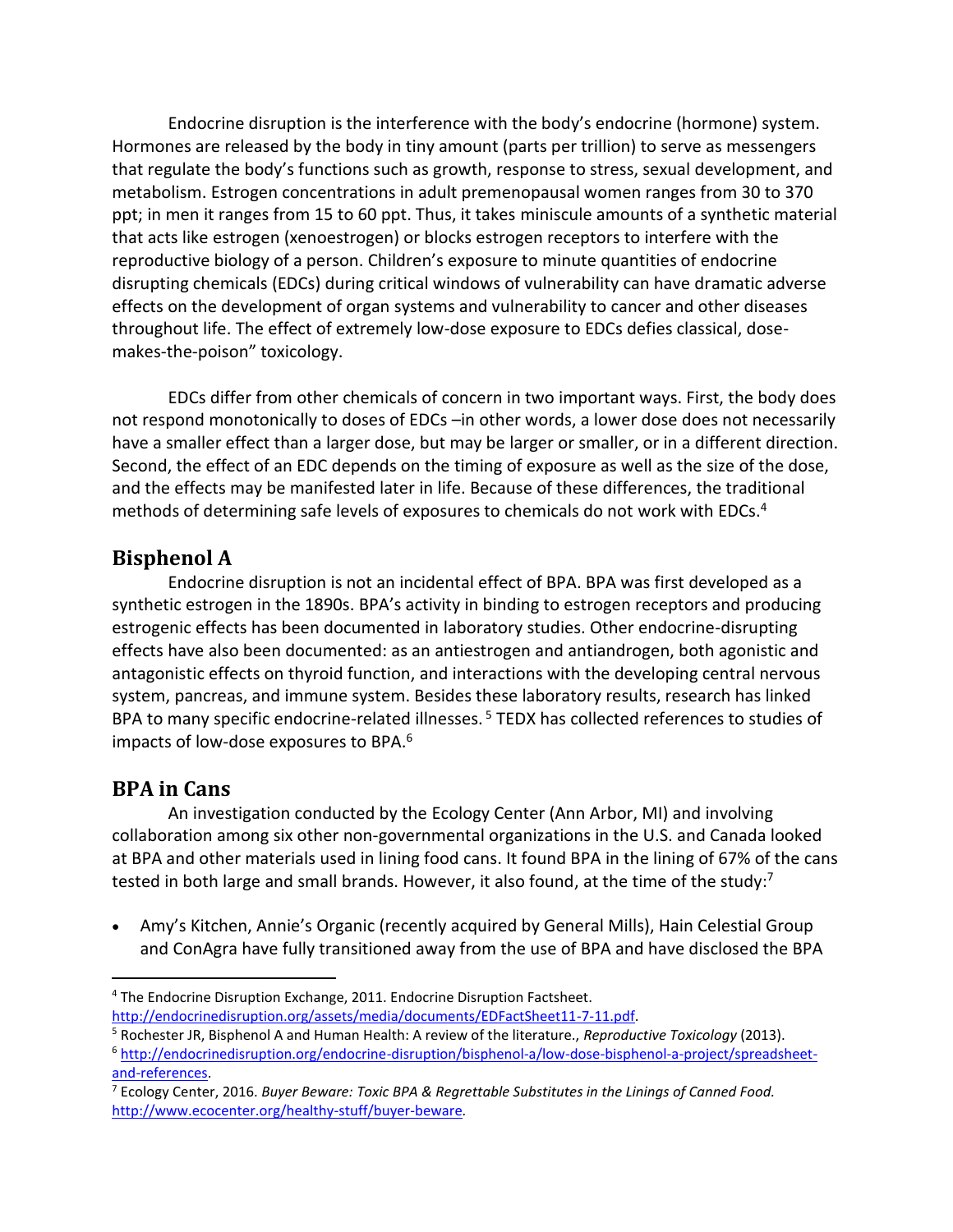alternatives they're using. No BPA-based epoxy resins were detected in any of the cans tested from these brands.

• Eden Foods reported eliminating the use of BPA-based epoxy liners in 95% of its canned foods and stated that it is actively looking for alternatives. No BPA epoxy was detected in the Eden canned foods that were tested.

# **BPA Alternatives**

The study by the Ecology Center identified several alternatives to BPA that are in use. This is probably not a complete list.<sup>8</sup>

- Acrylic resins
	- o Acrylic resins are hazardous to workers exposed in coating cans.
	- o Acrylic resins contain styrene, listed as a "reasonably anticipated carcinogen" by the National Toxicology Program (NTP), as a possible carcinogen by the International Agency on Research on Cancer (IARC), and considered an EDC by the European Commission on Endocrine Disruption.
- Phenols other than BPA
	- o BPAF is an EDC, with estrogenic, anti-estrogenic, and anti-testosterone activity.
	- o BPAF may contain trimellitic acid, linked to adverse effects on immune system and lungs and melamine.
- Plant-based resins
	- o Oleoresin and others likely derived from fir or juniper trees.
	- o No reliable safety data.
- Polyester resins
	- o Polyesters are generally stable and of low toxicity.
	- o At least 19 chemicals may be added to the resins, with little safety data.
	- o Melamine-formaldehyde is one possible cross-linking agent, and melamine may migrate to food.
	- $\circ$  Additives found in the European Union include tricyclodecanedimethanol, which shows some evidence of reproductive toxicity; isophorone diisocyanate, which may affect respiratory tract development through prenatal exposure; and tripropylene glycol, which may be linked to respiratory disorders and cancers of the lung.
- Vinyls
	- o Vinyl acetate, classified by the International Agency for Research on Cancer (IARC) of the World Health Organization as possibly carcinogenic to humans, poses a hazard to workers because of acute irritation of the eyes and respiratory tract.
	- $\circ$  Polyvinyl chloride (PVC) is a polymer of vinyl chloride. Vinyl chloride exists as a monomer within PVC and leaches out. PVC's life cycle uses and releases a number of toxic chemicals, including chlorine gas, vinyl chloride, ethylene dichloride, mercury, chlorinated dioxins and furans, phthalates, lead, cadmium, flame retardants, BPA, PCBs, hexachlorobenzene and other chlorinated byproducts. In addition, PVC resins

<sup>8</sup> Ecology Center, 2016. *Buyer Beware: Toxic BPA & Regrettable Substitutes in the Linings of Canned Food.*  <http://www.ecocenter.org/healthy-stuff/buyer-beware>*.*